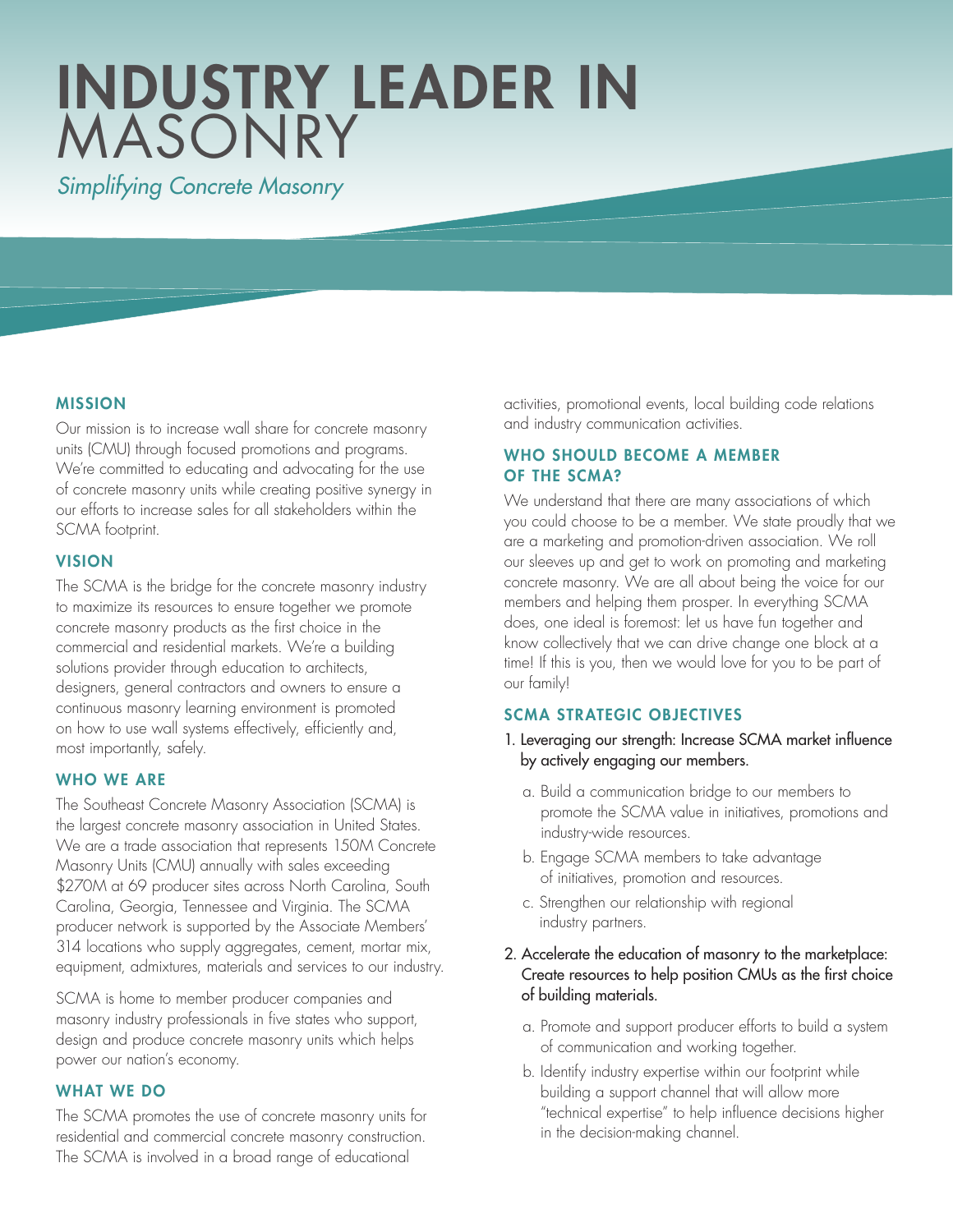- c. Leverage SCMA AIA-registered masonry courses for promotion to architects.
- d. Consistent messaging to combat competitors while promoting masonry as first choice.
- e. Build a network on "masonry ambassadors" to leverage within certain professions.

#### 3. Influence the decision makers earlier in process: Change of perception is needed.

 SCMA will work with producers to foster and strengthen relationships with facts and resources that makes the CMU the first building product of choice.

- a. Introduce design tools and resources Direct Design Software.
- b. Comparison of walls systems showing the value of masonry wall systems.
- c. Create a new angle on how decision makers view block. Promote safety first.
- d. Build key talking points to counter competitive systems and build a foundation of fact-based education to distribute to marketplace.
- e. Identify lack of understanding and created moments of education and wall conversions.

#### 4. Market growth: Define and build a footprint to measure and grow success.

- a. Consistently leverage product knowledge in the build environment to increase sales.
- b. Improve the sales tactics and consultative selling methods to strengthen our market promotions.
- c. Define current market to identify how to measure competitive threats.
- d. Build on and understand new market wins and share with all members in SCMA.
- e. Leverage technology and data that impacts proactive wall share growth.
- f. Create a marketing "first choice solution model" to various design build companies.
- g. Build a structural coalition within the SCMA to provide comprehensive services.
- h. Education is needed on soft lumber selling points and how it is perceived in the market- place.
- 5. Fiscal Strength & Stewardship: Creating a fiscal model that fuels long term success through initiatives, promotions and membership growth.
	- a. Create marketing material designed to create new audiences and competitive wall share conversions.
- b. Better stewardship in supporting promotions that show value to our members.
- c. Identify fiscal areas of growth in new member- ship or nontraditional segments.
- d. Building a new membership audience with young professional architects and student membership for universities with engineering/design departments.
- e. Accelerating concrete masonry day seminars.
- f. Expanding annual conference to include exhibit booths with supplier sponsorship.
- g. Explore advertising on SCMA website.

#### 6. Influence local and state building codes

- a. SCMA involvement in MACS (Masonry Alliance for Codes and Standards) and look for ways to get educated to better monitor and help influence local and state codes.
- b. Proactively seek out local decision-making officials to help promote CMU interest.
- c. Resiliency focus strong promotion efforts on how resiliency strengthens communities.
- d. Advance CMU position through codes, fact-based research and industry collaboration.

#### 7. Promote Coalition

- a. Explore ways to encourage collaboration within the CMU industry and build community so together we create a more competitive wall solution.
- b. Develop a plan with producers, general contractors, engineers and architects to support CMU usage in early stages on future designs which creates a more efficient CMU solution for future projects.
- c. Identify synergy in industry on how to target Design Build companies with a comprehensive CMU solution.
- d. Create masonry roundtable discussions (MDR) with large architectural firms to build partnerships.

#### SCMA MEMBER BENEFITS

Fueled by a network of producer-led communities, suppliers and state committees, SCMA is the regional hub for masonry educational expertise and a connector for businesses, people and ideas. As your go-to source for educational and promotional engagement opportunities, thought-leadership, training, events and public advocacy, SCMA is the place for you and your business to network and thrive. With a focus on industry growth and innovation, SCMA drives member success in the thriving concrete masonry industry.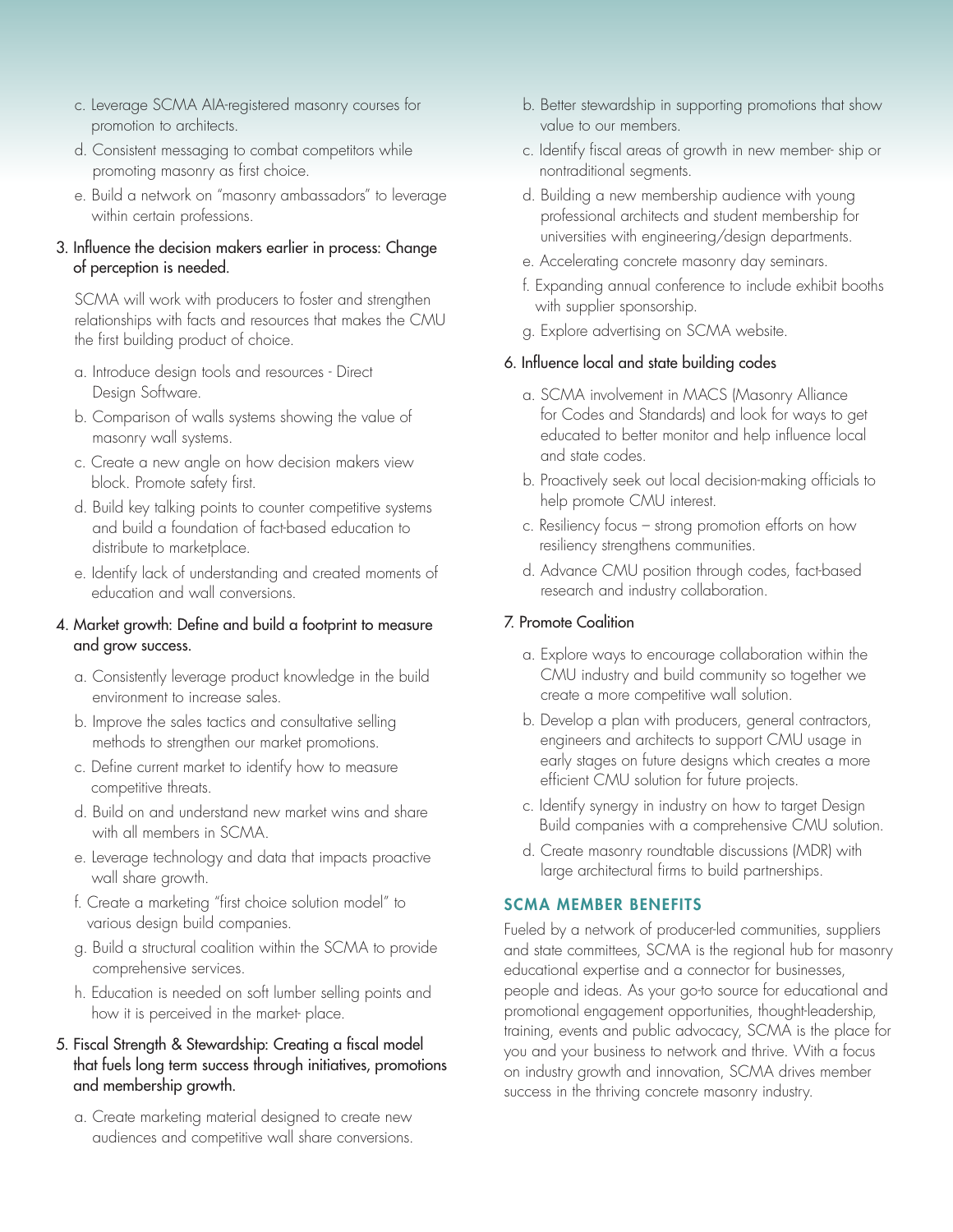#### A Voice in the Largest Concrete Masonry Association by Geography in the U.S.

- **V** Promotes a One Masonry Voice across five states
- 4 Five prong approach geared toward professional community, universities, high school, middle school and general public

## Implement New Masonry Technology in the Field

- $\checkmark$  Launch the first full southeast state Masonry i $\mathsf Q$  software project to architects
- 4 Launch the first full southeast Direct Design software project to engineers

## Accelerate & Expand Masonry Digital Platform

- 4 Target 200,000 contacts annually through our monthly email campaigns
- 4 Target 900,000 followers annually though our social media platforms

## Advocate for Masonry within Building Codes

- $\checkmark$  Seat at the table during local building code meetings
- 4 Launch a building code association project to reengage local building officials

## Deliver Technical Expertise to the Professional Community

- 4 Leverage SCMA Technical Committee to increase speed of communication on projects
- 4 Expertise addressing specific construction issues such as structural design

# Simplifying Masonry Series "Sell Sheets" for all Members

- 4 Launching Simplifying Masonry sell sheets to sell to professional community
- ► Deliver a consistent message in every state and every market to promote masonry

#### Educating University Students on New Masonry Technology

- 4 Rolling out a Masonry University toolkit designed to promote masonry at universities
- 4 Rolling out free Masonry iQ to architectural students & Direct Design to engineering students

# Impacting Masonry Labor Shortage

- ► Sponsor over 2,000 students and participate in 10+ workforce events annually
- 4 Provide workforce development programs through Skills USA and other WFD programs

# Collaboration on Problems and Solutions

SCMA hosts many events throughout the year to allow ongoing opportunities to network and collaborate. Many of these events are hosted multiple times to allow ongoing networking and collaboration between members.

- 4 Masonry Discussion Forums
- 4 AIA Continuing Education Programs
- 4 Masonry Symposiums
- 4 Annual Conference
- 4 Masonry Workshops
- Block Plant Tours
- 4 Lunch and Learn Programs
- 4 Masonry Training Courses
- 4 Golf Tournament
- ► Excellence in Masonry Awards
- $\blacktriangleright$  Skills USA Events
- 4 Semi-Annual University BlockFest

## The Benefits are always expanding for our members...

- ◆ Access to new SCMA e-newsletter with a reach of 15,000+ contacts
- 4 New 2021 What's New in Masonry Series to showcase new products to members
- 4 New Q&A sessions on your products direct with producer or associate members
- ✔ Attend cutting edge education classes on the latest concrete masonry technology
- ✔ Attend workshops or one of our Block training classes
- ► Ability to host educational sessions on the SCMA Concrete Masonry Academy
- 4 Find your passion and get involved with one of the SCMA committees
- 4 Advertising and marketing opportunities from print to online to social media
- **►** Ability to influence legislation for codes and standards
- 4 Advancing technology with future professionals through university Blockfest program
- 4 Sponsor events throughout the year including Concrete Masonry Weeks

# SCMA MEMBER BENEFITS

#### Get Engaged and Have a Voice

Explore SCMA membership categories and partnership opportunities that offer a wealth of resources and intelligence to help you scale your business, train for your employees, build solid career paths, create educational priorities, and drive our industry forward.